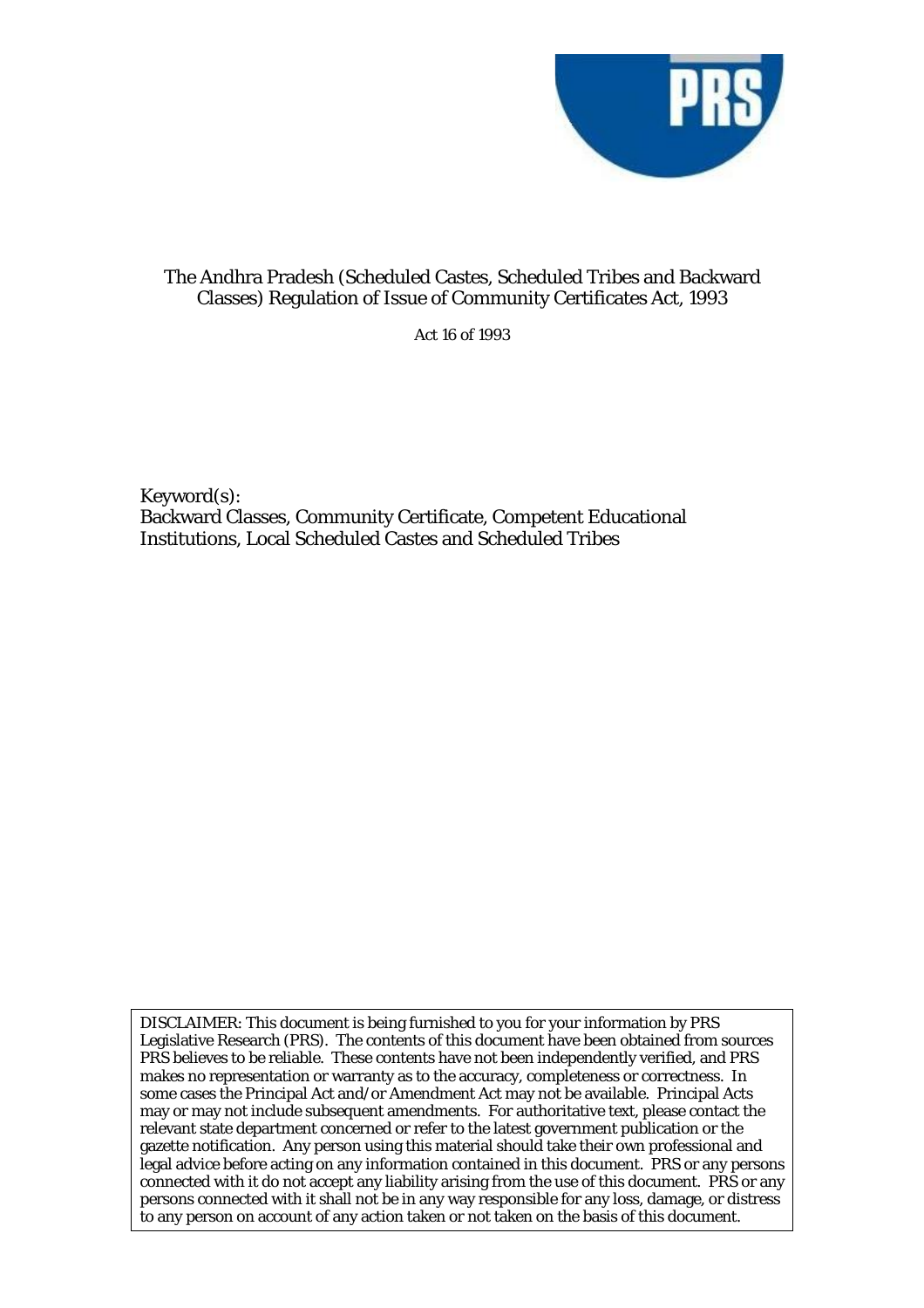## THE ANDHRA PRADESH (SCHEDULED CASTES, SCHEDULED TRIBES AND BACKWARD CLASSES) REGULATION OF ISSUE OF COMMUNITY CERTIFICATES ACT, 1993.

Acr No. 16 or 1993\*

[8th September, 1993.]

Ą

## An Act to regulate the issue of Community Certificates relating to persons belonging to the Scheduled Castes, Scheduled Tribes and Backward Classes and matters connected therewith or incidental thereto.

Whereas, it has been brought to the notice of the Government that candidates who seek employment in Government Departments, Public Sector Undertakings and such other organisations and candidates seeking admission into educational institutions, against the vacancies or, as the case may be, the seats reserved for the Scheduled Castes. Scheduled Tribes and Backward Classes are producing false community certificates and securing employment or seats, as the case may be:

And whereas, by securing such employment or admission on the basis of false community certificates the benefits of special provisions made for the advancement of the Scheduled Castes, Scheduled Tribes and the Backward Classes in the matter of public employment and educalional opportunities are not reaching such Castes, Tribes and Classes;

And whereas, the Government have decided to curb effectively the evil practice of producing false community certificates by devising a strict procedure for the issue of such certificates and prescribing deterrent punishment to those who produce false community certificates.

J. No.  $143 - -11$ 

Ì

رہ

Ć

<sup>\*</sup>Received the assent of the President on the 4th September, 1993. For Statement of Objects and Reasons, Picase See the Andhra Pradesh Gazette, Part-IV A, Extraordinary, dated the 18th March, 1992, at Page 13.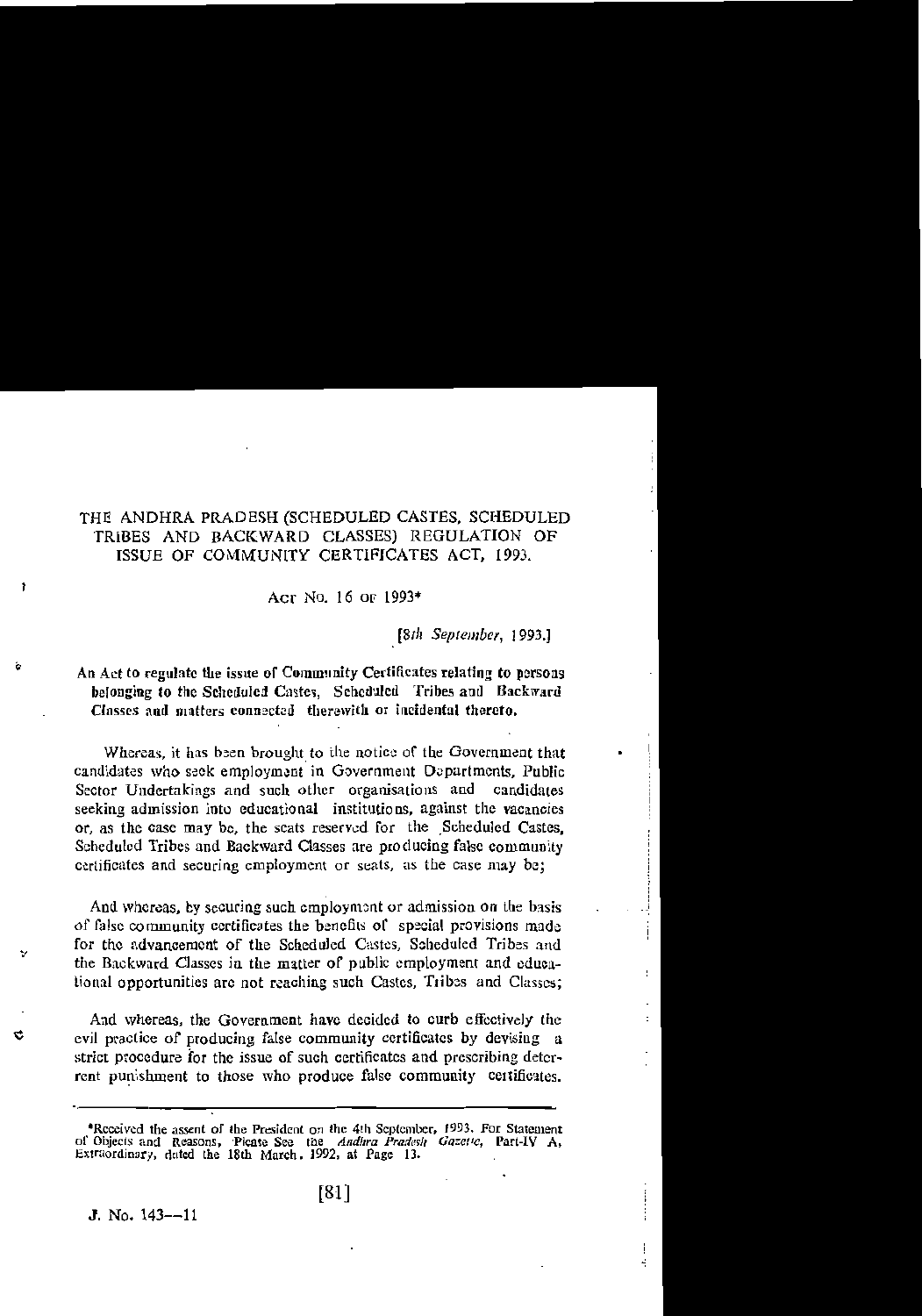BE it enacted by the Legislative Assembly of the State of Andhra Pradesh in the Forty-third year of the Republic of India, as follows:

1. Short title, extent and commencement:- (1) This Act may be called the Andhra Pradesh (Scheduled Castes, Scheduled Tribes and Backward Classes) Regulation of issue of Community Certificates Act. 1993.

(2) It extends to the whole of the State of Andhra Pradesh.

(3) It shall come into force on such date as the Government may. by notification, appoint.

2. Definitions:- In this Act, unless the context otherwise requires-

(a) 'backward classes' means any socially and educationally backward classes of citizens recognised by the Government for purposes of Clause (4) of Article 15 of the Constitution of India;

(b) 'community certificate' means, the certificate issued by the competent authority indicating therein the Scheduled Caste, the Scheduled Tribe or the Backward Class, as the case may be, to which the person -belongs:

(c) 'competent authority' means, any officer or authority authorised by the Government by notification to perform the functions of the competent authority under this Act, for such area or for such. purposes as may be specified in the notification;

ē

(d) 'educational institutions' means, any school, junior collegel degree college, college of education, polytechnic college, industria training institute college of Fine Arts and Architecture, College of Music and Dance, Engineering College, Medical College, Ayurvedic College, Homeopathic College, Unani College, Dental College, College of Nursing, Nurses Training School, Health Visitors Training School, Colleges under the control of Andhra Pradesh Agricultural University and various colleges under the control of any University established by an Act of the State Legislature and such other institutions imparting education as may be notified from time to time.

(e) 'government' means the State Government of Andhra Pradesh;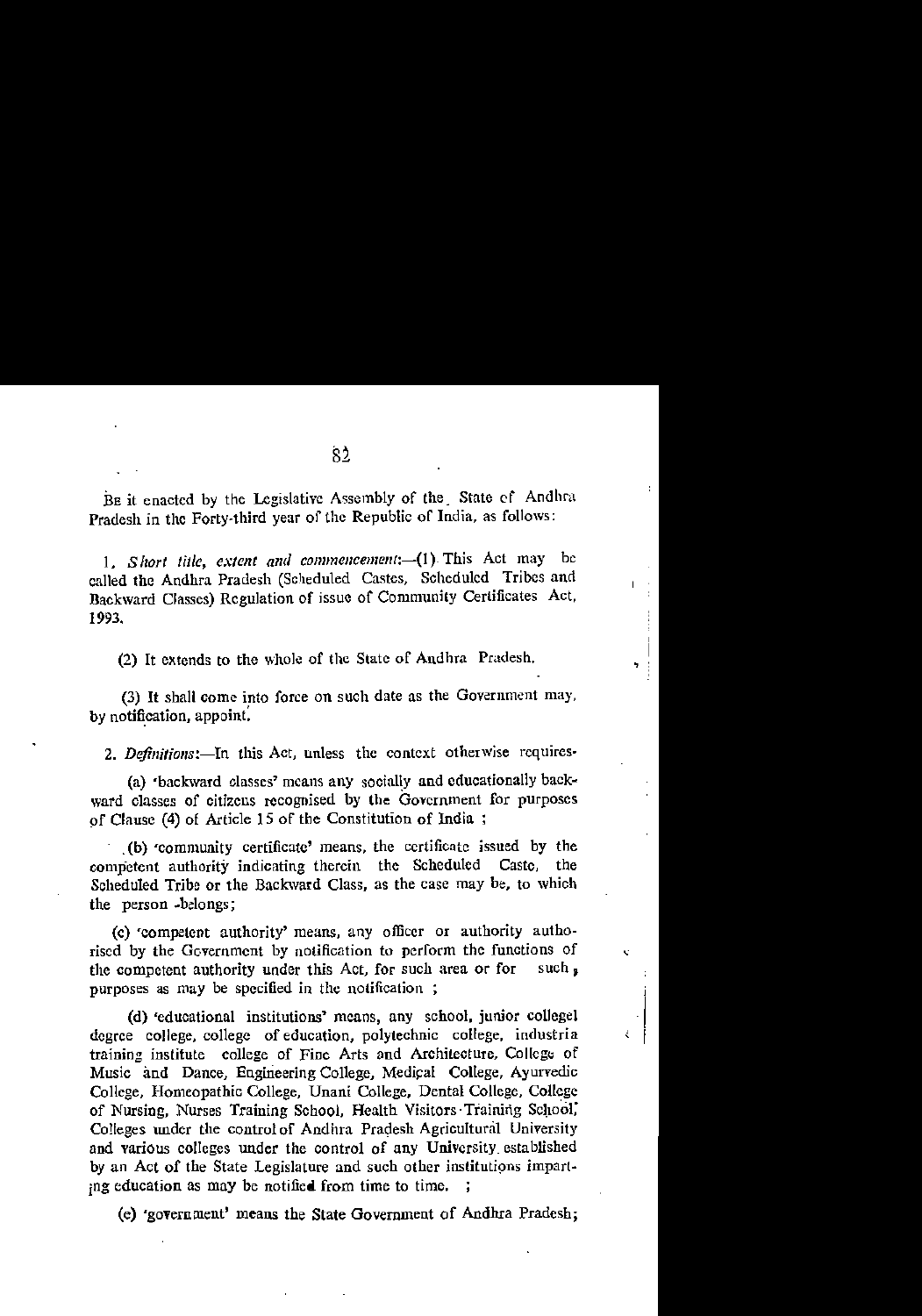(f) local authority' means, in relation to local areas comprised within the jurisdiction of a Municipal Corporation, the concerned Municipal Corporation and in relation to any other local area in the State, the concerned Municipal Council, Zilla Praia Parishads. Mandal Praia Parishads. Gram Pachayat or township having jurisdiction over such local arca :

÷,

G

(g) 'notification' means, a notification published in the Andhia Pradesh Gazette and the word 'notified' shall be construed accordingly:

(h) 'prescribed' means, prescribed by rules made by the Government under this Act:

(i) 'scheduled castes and scheduled tribes' shall have the meanings respectively assigned to them in Clause (24) and Clause (25) of Article 366 of the Constitution of India.

3. Application of a community certifiate:-(1) Any person belonging to any of the Scheduled Castes, Scheduled Tribes or Backward Classes may in order to claim the benefit of any reservation provided to such Castes, Tribes or Classes either for any public appointment or for admission into any educational institution in the State or outside the State for the students of the State or any other benefit under any special provisions made under Clause (4) of Article 15 of the Constitution of India or for the purpose of contesting for elective post in any local authority or for elective posts in the Co-operative Institutions, make an application in such form and in such manner as may be prescribed to the competent authority for the issue of a community certificate.

(2) Any person belonging to a Scheduled Tribe may, for the purpose of claiming any benefit or protection meant for Scheduled Tribes under any notification, direction or regulation made under the Fifth Schedule to the Constitution of India or under any Act. Rule. Regulation or Order for the time being in force in the Scheduled Areas, make an application in such form and in such manner as may be prescribed to the competent authority for the issue of community certificate.

Explanation :- For the purposes of this section and section  $13$ , Scheduled Areas' means the areas as defined in paragraph 6 to the Schedule to the Constitution. the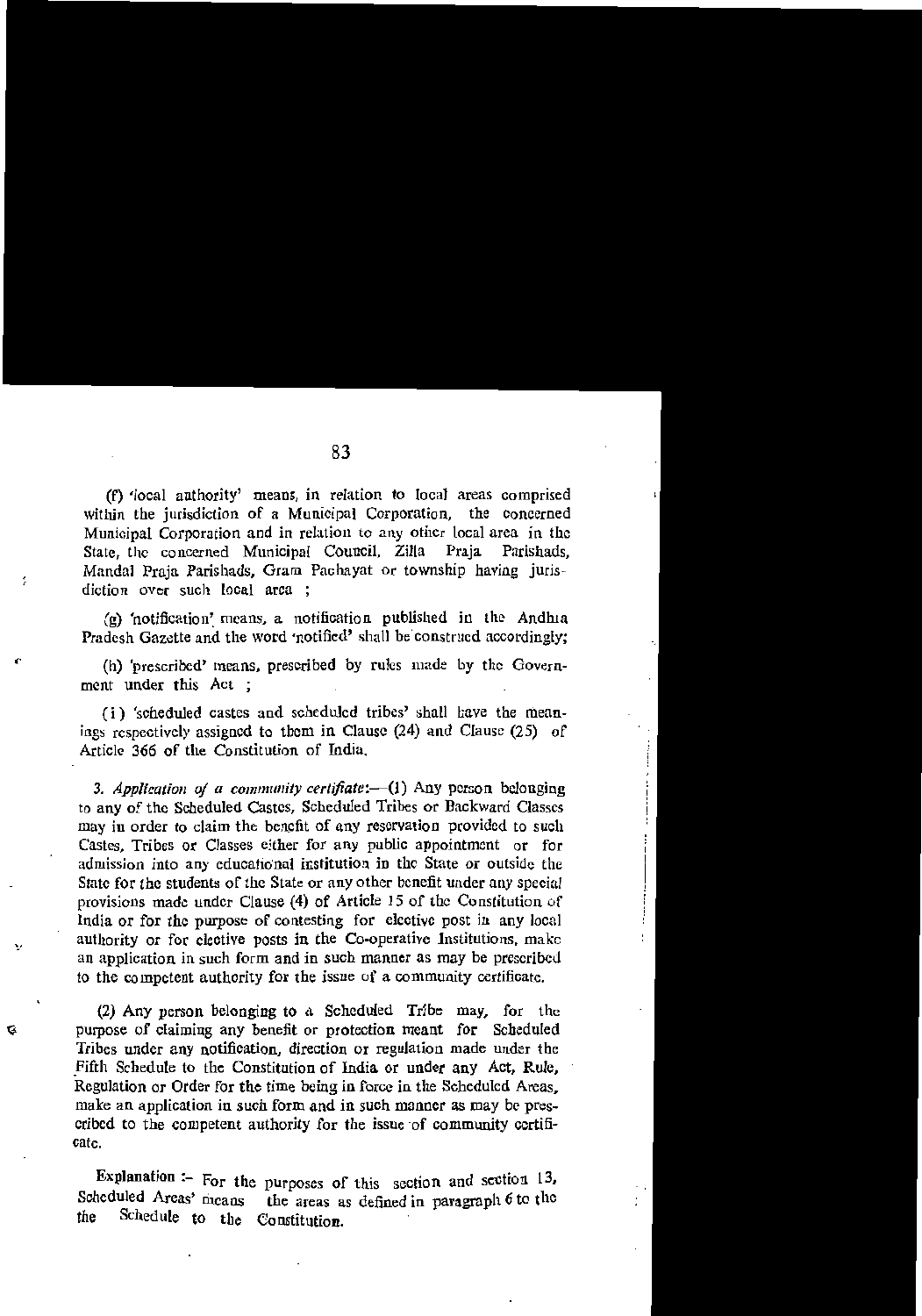4. Community Certificate to be issued by competent authority.-(1) The Competent Authority may, on an application made to it under section 3, satisfy itself about the genuineness or otherwise of the claim made therein and thereafter issue a community certificate within such period and in such form as may be prescribed or reject the application for reasons to be recorded in writing. A certificate in regard to community issued by any person, officer or authority other than the competent authority shall be invalid.

I.

Å,

Ú

(2) Before the issue or rejection of a certificate under sub-section (1) the competent authority shall follow such procedure as may be prescribed.

5. Cancellation of false community certificate.-(1) Where, before, or after the commencement of this Act a person not belonging to any of the Scheduled Castes, Scheduled Tribes or Backward Classes has obtained a false Community Certificate to the effect that either himself or his children belongs to such Castes, Tribes or Classes, the District Collector may either *suo-moto* or on a written complaint by any person. call for the record and enquiry into the correctness of such certificate and if he is of the opinion that the certificate was obtained fradulently. he shall, by notification, cancel the certificate after giving the person concerned an opportunity of making a representation :

Provided that where an enquiry into the genuineness of a communi nity certificate issued prior to the commencement of this Act has commenced and is pending at such commencement, the record thereof shall be transferred by the concerned authority to the District Collecto. and he shall continue the enquiry and conclude the same under this sub-section.

(2) The powers of the nature referred to in sub-section (1) may also be exercised by the Government.

6. Burden of Proof.--Where an application is made to the competent authority under section 3 for the issue of a community certificate in respect of Scheduled Castes, Scheduled Tribes or Backward Classes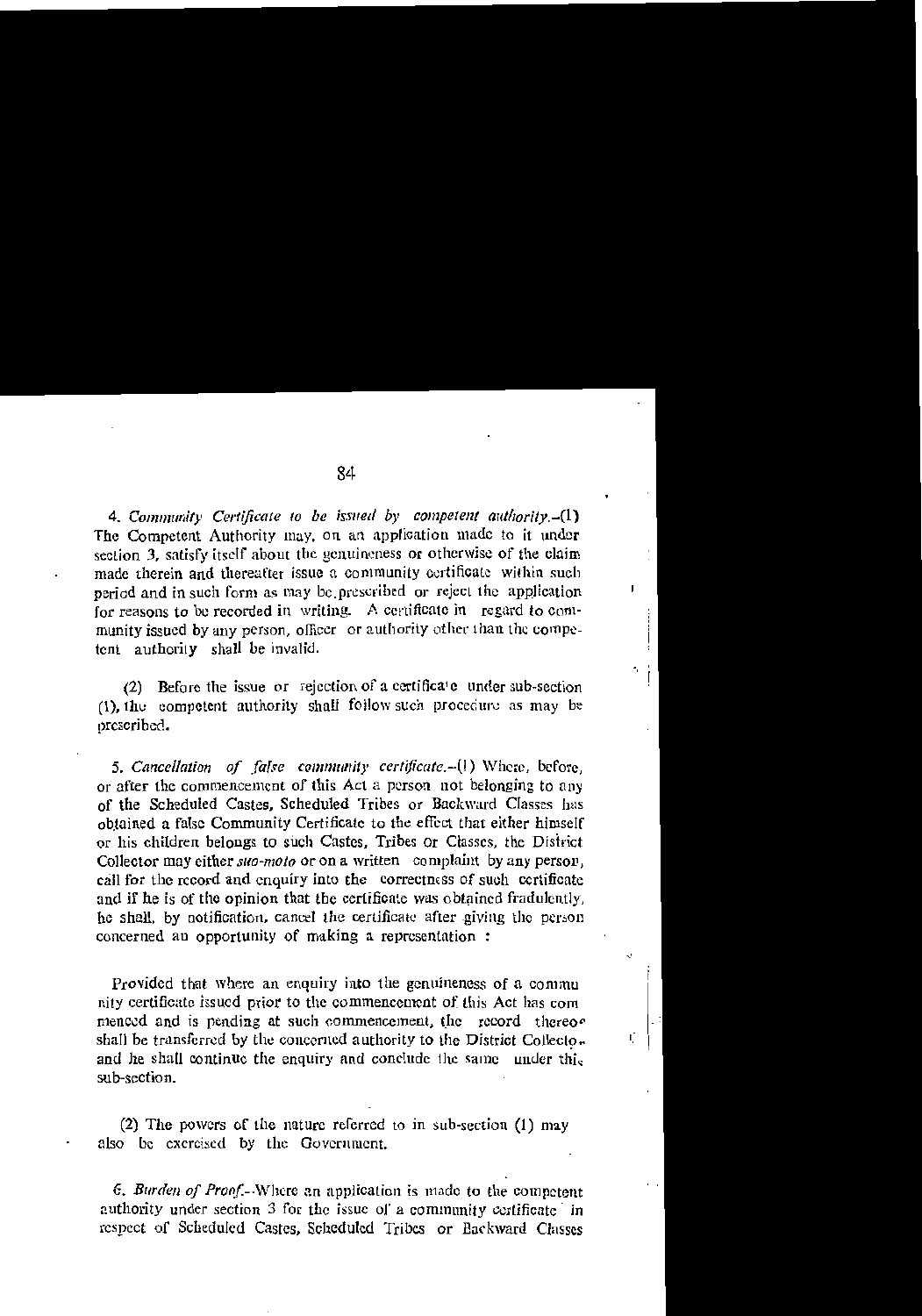or in any enquiry conducted by the competent authority or the autho rity empowered to cancel the community certificate or the appellate authority under this Act or in any trial or offence under this Act. the burden of proving that he belongs to such Caste. Trib. or Class shal be on the claimant.

7. Appeal and review.-(1) Any person aggricycd by an order passed under sub-section  $(1)$  of section 4 by the connecting authority rejecting an application made to it under section 3 may within thirty days from the date of receipt of such order, appeal to the District Collector and the District Collector may after giving the appellant an opportunity of being heard either confirm the order appealed against or set aside the said order and direct the competent authority to issue a community certificate.

Ċ

÷.

(2) Any person aggrieved by an order passed under section 5, by the District Collector may, within thirty days from the date of publication of such order in the Andhra pradesh Gazette, appeal to the Government and the Government may, after giving the appellant an opportunity of being heard and subject to such rules as may be prescribed, confirm or set aside the order appealed against.

(3) The Government may, on an application received from any nerson aggrieved by an order passed by the Government under subsection (2) of section 5, within thirty days of the publication of that order in the Andhra pradesh Gavette, review any such order if it was passed by - them under any mistake, whether of fact or law or in ignorance of any material fact.

(4) Pending disposal of an appeal under sub-section (2) or review under sub-section (3), it shall be competent for the Government to stay the operation of the order against which an appeal or review, as the case may be, is filed.

8. Power of revision by Government.-(1) The Governmnet may, at any time, either suo-moto or on an application made to them within the prescribed period, call for and examine the record, relating to any decision made or order passed by any porson, officer or authority subordinate to them for the purpose of satisfying themselves as to the legality,  $\bar{J}$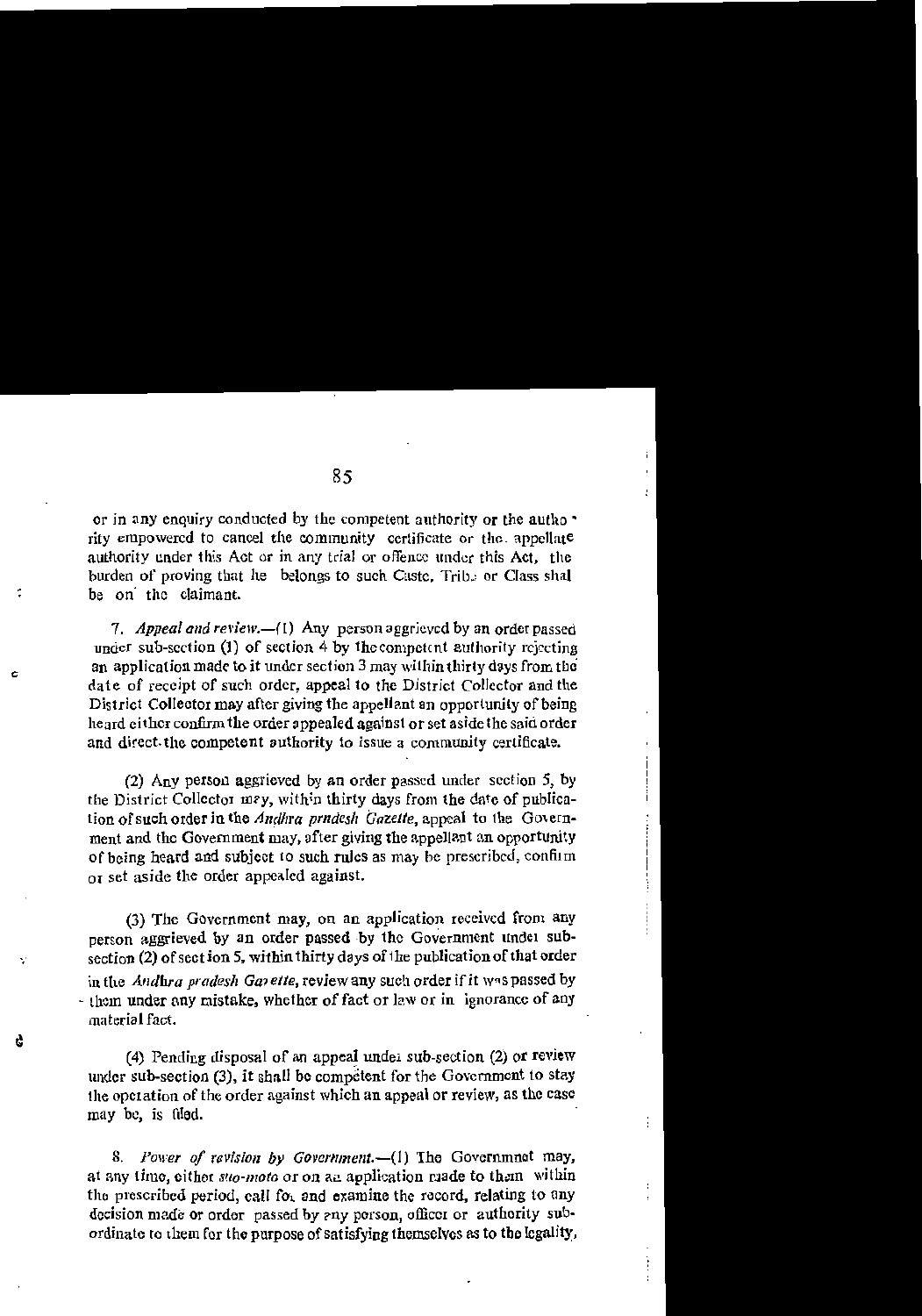Fegularity or propriety of such decision or order and if, in any case it appears to the Government that any such decision or order should be modified, annulled, reversed or remitted for reconsideration, they may pass orders accordingly:

Provided that the Government shall not pass any order prejudicial to any party unless such party has had an opportunity of making a representation.

١

t

(2) The Government may stay the execution of any such decision or order pending the exercise of their powers under sub-section (1) in respect thereof.

9. Competent authority to exercise the powers of the Civil Court,.-The competent authority shall, while holding an enquiry under this Act, have all the powers of a Civil Court while trying a suit under the Code of Civil Procedure, 1908 (Central Act V of 1908.) in respect of the following matters, namely :-

 $(a)$  summoning and enforcing the attendance of any person and examining him on oath;

(b) requiring the discovery and production of any document;

(c) receiving evidence on affidavits;

 $(d)$  requisitioning any public record or copy thereof from any Court or Office: and

(e) issuing commissions for the examination of witnesses or documonts.

10. Penalties.—Whoever obtains a community certificate by,—

(a) furnishing false information; or

 $(b)$  filing a false statement; or

(c) any other fraudulent means;

shall, on conviction, be punishable with rigorous imprisonment for a term which shall not be less than six months but which may extend upto two years and with fiine which shall not be less than one thousand rupees but which may extend upto five thousand rupees i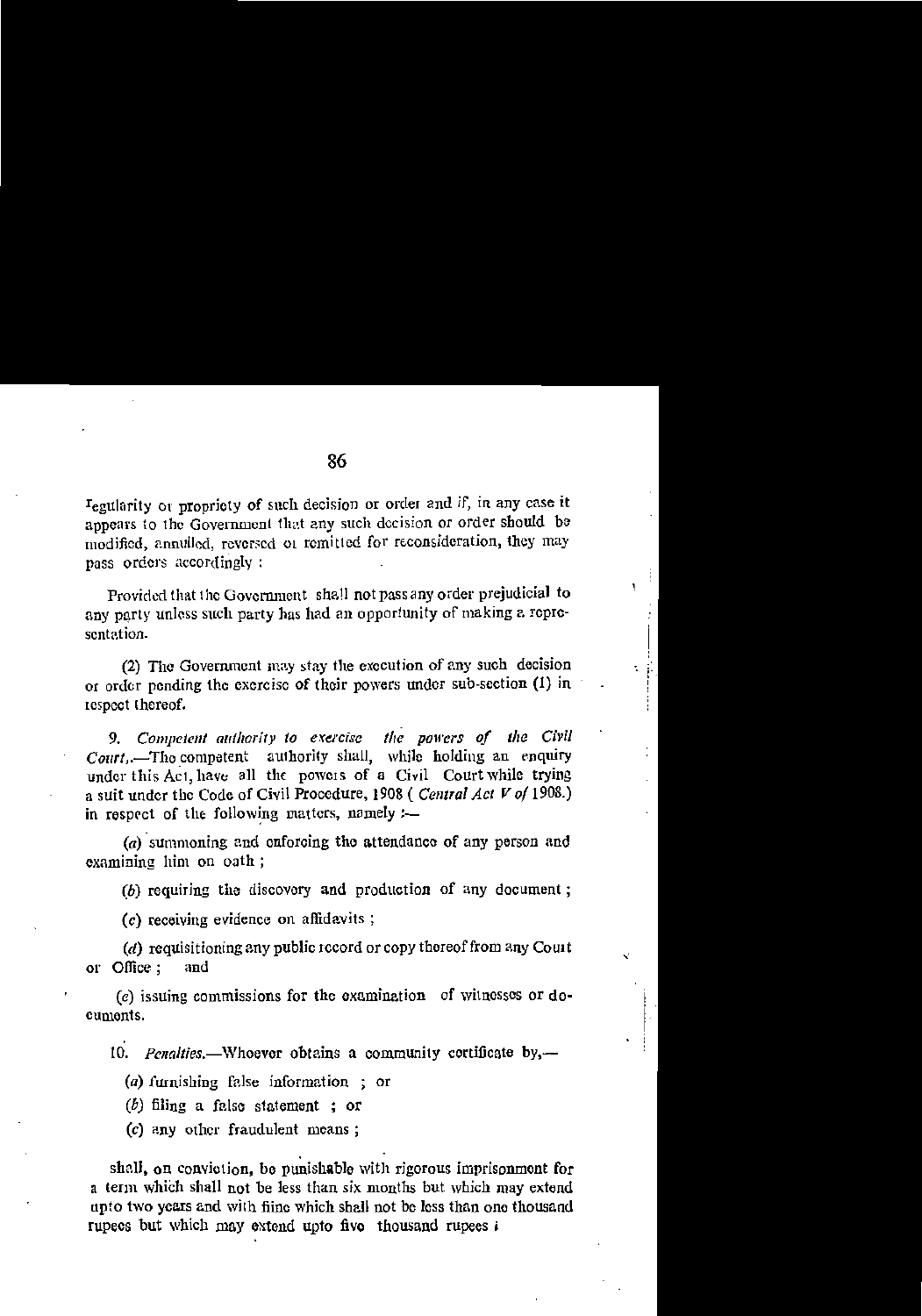Provided that the Court may, for adequate and special reasons to be mentioned in the Judgement, impose a sentence of imprisonment for a lesser term or fine.

ŕ,

÷,

Ŕ

11. Benefits secured on the basis of false community certificate to  $b<sub>c</sub>$ withdrawn.-- $(1)$  whoever not being a person belonging to any of the Scheduled Castes, Scheduled Tribes or Backward classes secures admission in any educational institution against a seat reserved for such Castes. Tribes or Classes or secures any appointment in the Government, local authority in any other company or corporation owned or controlled by the Government or in any aided institution against a post reserved for such Castes. Tribes or Classes or enjoys any other benefit intended exclusively for such Castes. Tribes or Classes, by producing a false Community Certificate shall, on cancellation of the false Community Certificate, be liable to be debarred from the concerned educatioal institution or as the case may be discharged from the said service forthwith and any other benefit enjoyed by him as aforesaid shall be withdrawn forthwith.

(2) Any amount paid to such person by the Government or any other agency by way of scholarship, grant, allowance or other financial benefit shall be recovered as an arrear of land revenue.

(3) Any degree, diploma or any other educatonal qualification acquired by such person after securing admission in any educational institution on the basis of a false community certificate shall also stand cancelled on cancellation of the community certificate obtained by him.

(4) Whoever not being a person belonging to any of the Scheduled Castes, Scheduled Tribes or Backward Classes secures any benefit reserved for Scheduled Castes, Scheduled Tribes or Backward Classes other than those mentioned in section 12 by producing a false community certificate shall on conviction be punishable with rigorous imprisonment for a term which shall not be less than six months but which may extend upto two years and with fine which shall not be less than one thousand rupees but which may extend upto five thousand **Fupees:**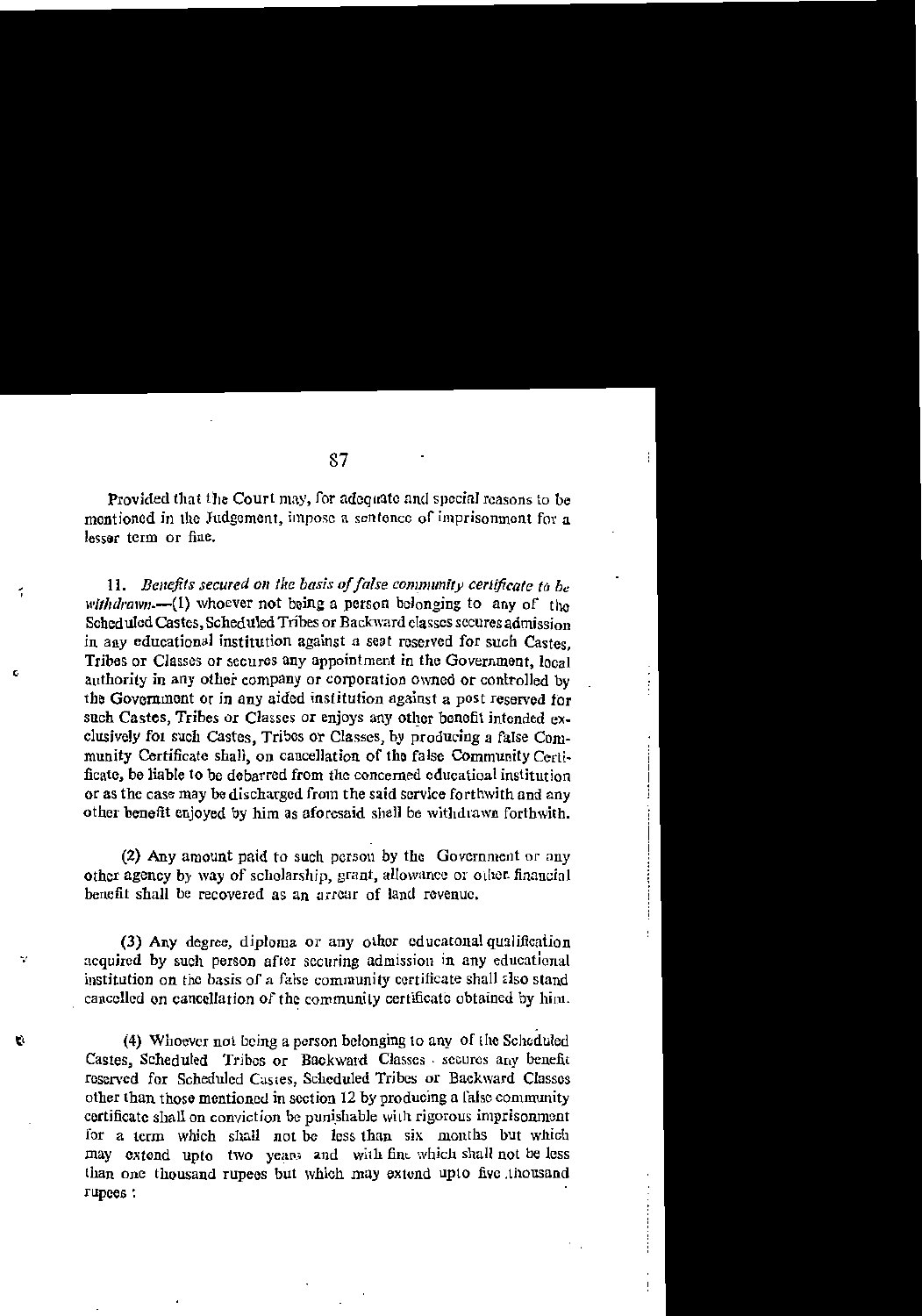Provided that the court may, for adequate and special reasons to be mentioned in the Judgement, impose a sentence of imprisonment for a lesser term or fine.

j

ł.

٠

ò.

ı

12. Penalty for securing an appointment of election to political offices etc, on the basis of false community certificates.-(1) whoever not being a person belonging to any of the Scheduled Castes, Scheduled Tribes or Backward Classes secures an appointment in Government or other institutions referred to in section 11 against the posts reserved for the Scheduled Castes. Scheduled Tribes or Backward Classes or is tlected to any of the elective offices of any local authority or co-operative society against the offices reserved for such Castes. Tribes or Classes on the basis of a false community certificate, shall on conviction be punishable with rigorous imprisonment for a term which shall not be less than six months but which may extend upto two years and with fine which shall not be less than one thousand rupees but which may extend upto five thousand rupees:

Provided that the Court may, for adequate and special reasons to be mentioned in the Judgement, impose a sentence of imprisonment for a iesser term or fine.

(2) Whoever not being a person belonging to a Scheduled Tribe secures any benefit or protection intended for a member of a Scheduled Tribe under a notification, direction or regulation made under the Fifth Schedule to the Constitution of India or under any other law in force in the Scheduled Areas on the basis of a fale community certificate shall, on conviction be punishable with rigorous imprisonment for a term which shall not be six months but which may extend upto two years and with fine which shall not be less than one thousand rupees but which may extend upto five thousand rupees.

13. Penalty for issuing a false community certificate.-(1) Any per. son or authority performing the functions of competent authority under this Act, who intentionally issues a false community certificate, shall on conviction, be punishable with rigorous imprisonment for a ferm, which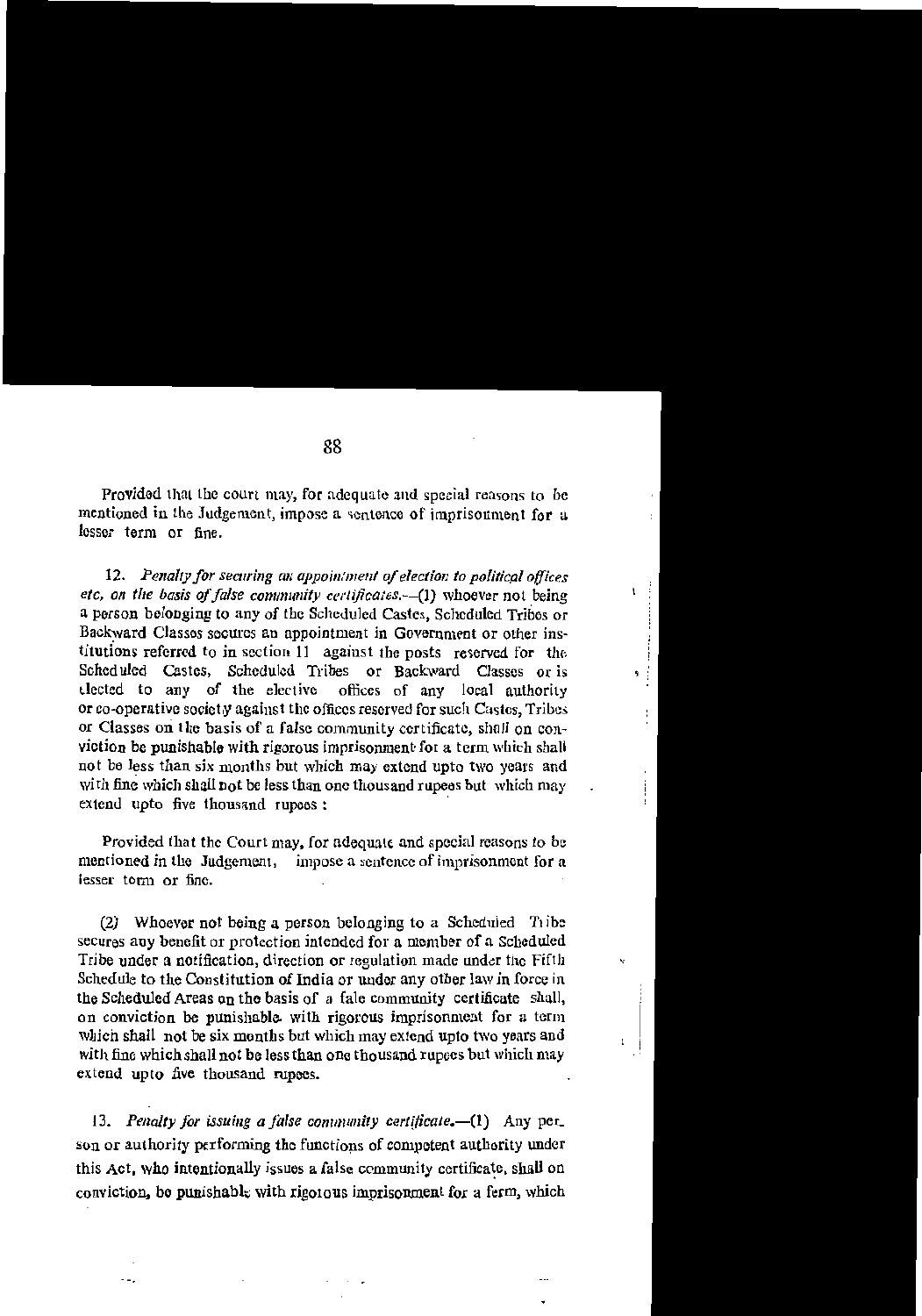shall not be less than six months but which may extend upto two years and also with fine which shall not be less than one thousand rupees but which may extend upto five thousand rupees :

Provided that the Court may, for adequate and special reasons to be mentioned in the Judgement, impose a sentence of imprisonment for a lesser term or fine.

(2) No court shall take cognizance of an offence punishable under this section except with the previous sanction of the Government.

14. Penalty for abetters.--- Whoever abets any offence punishable under this Act shall be punished with the punishment provided for in this Act for such offence.

15. Offences to be tried summarily. Not withstanding anything contained in the Code of Criminal Procedure, 1973 (Central Act II of 1974) any offence punishable under sections 10, 11 and 12 of this Act may be tried summarily by a Magistrate of the first class.

16. Offences under the Act to be cognizable, $\rightarrow$  Notwithstanding any hing contained in the Code of Criminal Procedure, 1973, (Central Act II of 1974) all offences under this Act, shall be cognizable and nonbailable.

17. Bar of Jurisdiction of Civil Courts.- No Civil Court shall have jurisdiction in respect of any order passed by any officer or authority under this Act and no stay or injunction shall be granted by a court in respect of any action taken or to be taken by such officer or authority under this Act in pursuance of any power conferred by or under this Act.

18. Protection of acts done in good faith.-No suit, prosecution or other legal proceedings shall lie against any person for anything which is. in good faith done or intended to be done in pursuance of this Act or the rules made thereunder.

J. No.  $143 - 12$ 

ķ

Ĉ.

V

O.